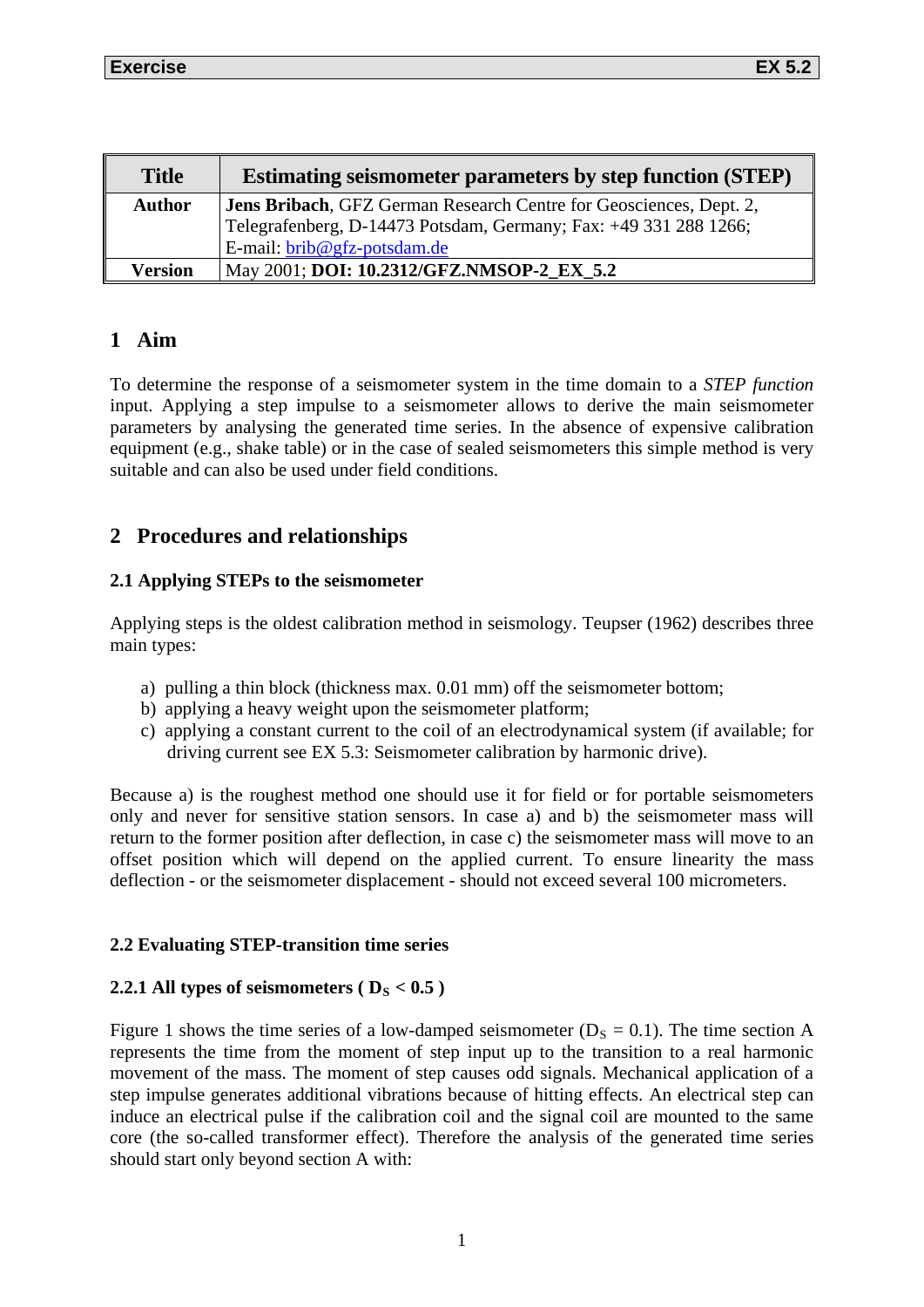

**Figure 1** Response of a low-damped seismometer to a step pulse.

First step: Measuring of the period and damping of the time series.

The period T should be measured by averaging over as many cycles as possible (10 or more) to get an accuracy better than 99%.

**Note!** The measured period is larger than the natural period because of the seismometer damping.

The damping D is calculated from the equation

$$
D = \frac{1}{\sqrt{\left(\frac{(N-1)\pi}{\ln(a_1/a_N)}\right)^2 + 1}}
$$
(1)

with  $a_1$  as the double amplitude between the first two oscillation peaks ( $p_1$  and  $p_2$ ) and  $a_N$  as the double amplitude between the peaks ( $p_N$  and  $p_{N+1}$ ). N should be selected so as to get an  $a_N \approx 0.2 ... 0.4 a_1$ .

**Second step:** Estimation of the natural period  $T<sub>S</sub>$  of the seismometer.

If possible switch off all external attenuators (e.g., resistors) to decrease the measuring error. For example: with a damping  $D = 0.2$  the measured period is  $T = 1.02$  T<sub>s</sub>. The natural period of the seismometer is

$$
T_S = T\sqrt{1 - D^2} \tag{2}
$$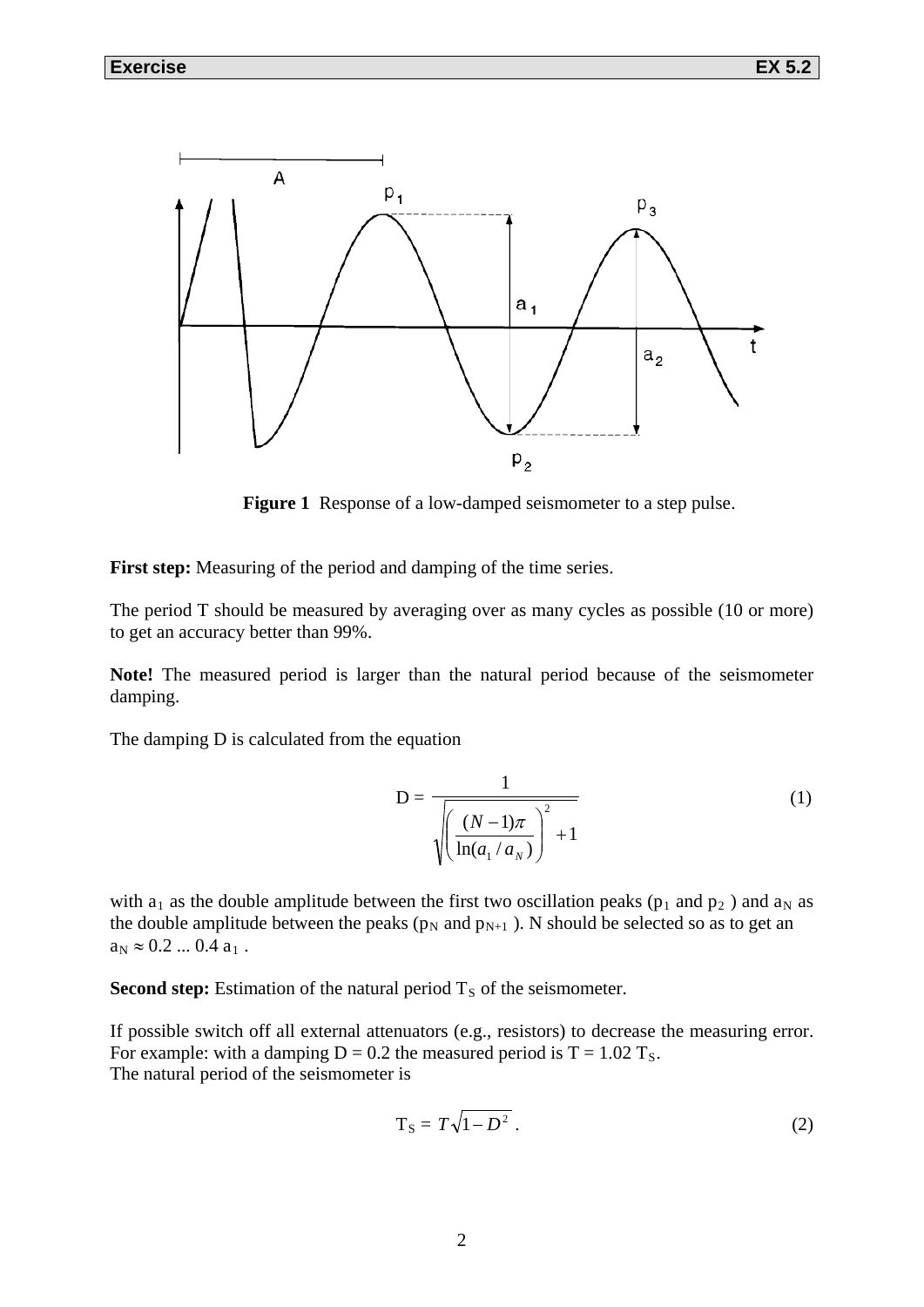#### **2.2.2 Electro-dynamical system (moving coil)**

The electrodynamical constant (or generator constant)  $G<sub>S</sub>$  of a moving coil system can also be estimated by step transition via its relation to damping D. The complete seismometer damping  $D<sub>S</sub>$  is

$$
D_S = D_{S0} + D_G \tag{3}
$$

with  $D_{S0}$  as the natural damping of the seismometer (mostly mechanical effects), and with  $D_{G}$ as the moving coil damping. The latter is caused by an external resistor  $R_a$  shorting the coil (electromagnetic force), i.e.:

$$
D_{G} = \frac{G_{S}^{2}T_{S}}{4\pi m_{S}(R_{a} + R_{S})}.
$$
\n(4)

Except for  $R_a$  and  $T_s$  all other parameters in Equation (4) are documented by the manufacturer and will not change over time. While for pendulum seismometers usually the parameters

| - $K_S$ [ $kg.m^2$ ] | inertial moment         |
|----------------------|-------------------------|
| $-1_0$ [ <i>m</i> ]  | reduced pendulum length |

are given instead of  $m_s$  one gets for geophone systems

| $-$ m <sub>S</sub> [kg] = K <sub>S</sub> 1 <sub>0</sub> <sup>-2</sup> | seismic mass and |
|-----------------------------------------------------------------------|------------------|
| - $R_s$ [ <i>Ohms</i> ]                                               | coil resistance. |

**Note!** When measuring coil resistance don't forget to lock the seismometer.

The evaluation again starts as above with: measuring of the period and damping of the time series as the first step and the estimation of the seismometer's natural period  $T<sub>S</sub>$  as the second step.

This is followed by:

**Third step:** Estimation of the seismometer's natural damping  $D_{S0}$ .

The external damping resistor must be removed (open circuit). Then we get, similarly to (1),

$$
D_{S0} = \frac{1}{\sqrt{\left(\frac{(N-1)\pi}{\ln(a_1/a_N)}\right)^2 + 1}}.
$$
 (5)

**Fourth step:** External damping.

The external resistor must be set to a value that causes a damping down to 20 - 50% per period. Then we measure the neighbouring amplitudes  $a_1$  (between  $p_1$  and  $p_2$ ) and  $a_2$ (between  $p_2$  and  $p_3$ ;  $p_2$  is used twice to reduce measuring error) and get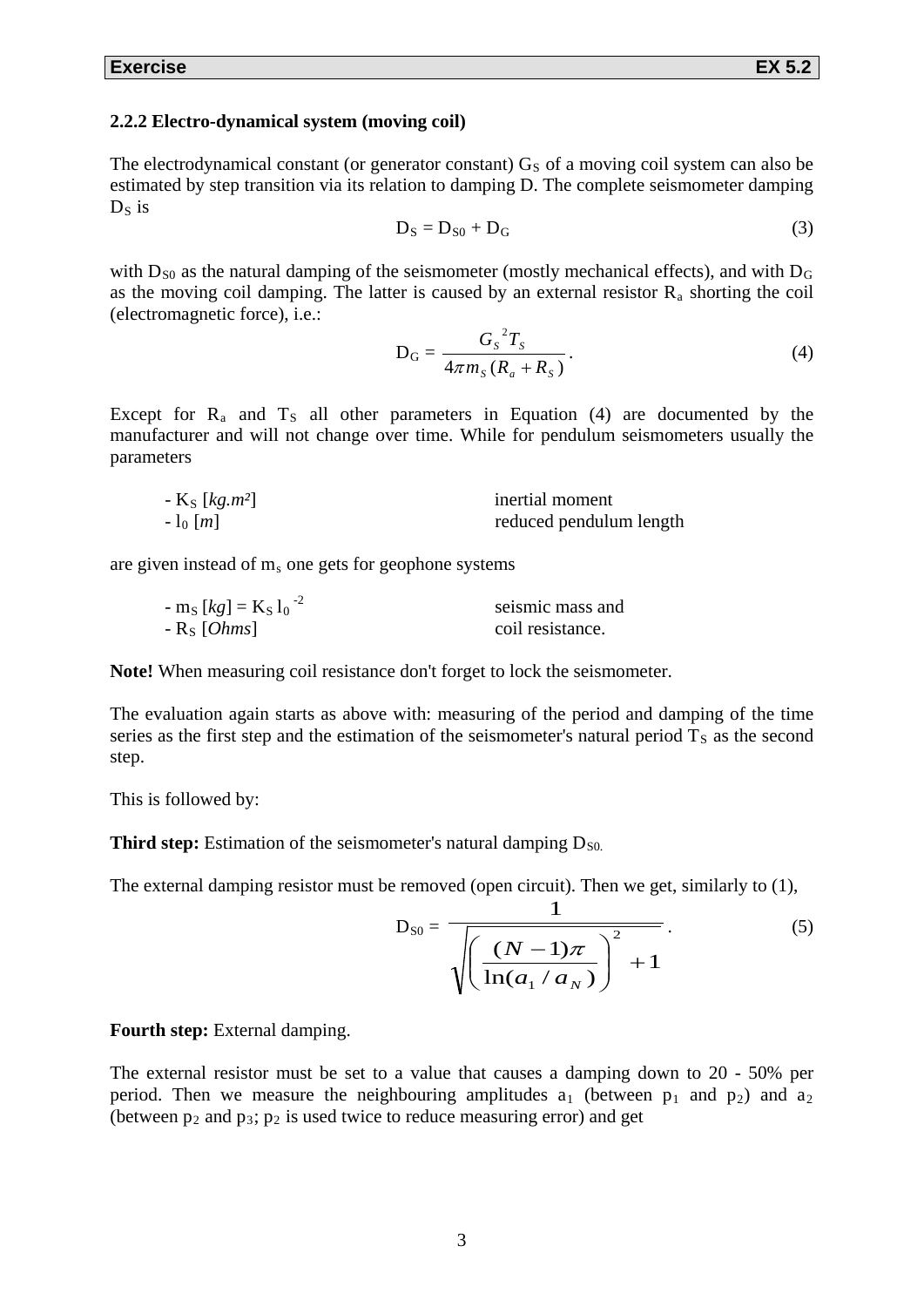G<sub>S</sub> 
$$
[Vs/m]
$$
 =  $\sqrt{(D_s - D_{s0}) \frac{4\pi}{T_s} m_s (R_a + R_s)}$ .

(6)

This constant can also be used when calibrating a system by harmonic drive.

**Note!** For pendulum seismometers there are different notations for this constant:

|    | force/current  | [N/A]  | $=$ [Vs/m] | and |
|----|----------------|--------|------------|-----|
| 2) | torque/current | [Nm/A] | $=$ [Vs]   |     |

They are related via the reduced pendulum length  $l_0$  as follows:

$$
G_{S_{1}}[V_{S}] = G_{S_{2}}[V_{S} / m] \cdot l_{0}[m].
$$
\n(7)

### **3 Data: Application to a specific seismometer**

Below a typical seismometer parameter list is given.

| <b>Mechanical constants:</b>               |                |                                 |
|--------------------------------------------|----------------|---------------------------------|
| Natural period                             | $T_S$          | . S                             |
| Open damping (Attenuation)                 | $D_{S0}$       | .                               |
| Reduced pendulum length                    | 1 <sub>0</sub> | $0.0785$ m                      |
| Inertial moment                            | $K_{S}$        | $0.0201 \text{ kg} \text{ m}^2$ |
| Seismic mass                               | $\rm m_{S}$    | $\ldots$ . kg                   |
| Transducer constants 1 (signal coil):      |                |                                 |
| Coil resistance                            | $R_{S1}$       | $6030 \Omega$                   |
| Electrodynamical constant                  | $\rm G_{S1}$   | $\ldots \ldots V_S/m$           |
| Transducer constants 2 (calibration coil): |                |                                 |
| Coil resistance                            | $R_{S2}$       | $835 \Omega$                    |
| Electrodynamical constant                  | $G_{S2}$       | $\ldots \ldots V_S/m$           |

### **4 Tasks**

#### **Task 1:**

Mark those seismometer parameters which are absolutely necessary for calculating the seismometer response curve (BODE-diagram).

#### **Task 2:**

Complete the list above by analysing the related time series plots in Figure 2a - c.

#### **Task 3:**

Calculate the current  $I_c$  through the calibration coil which is necessary to deflect the seismometer mass by 1  $\mu$ m at a frequency f = 1 Hz (see EX 5.3: Seismometer calibration by harmonic drive).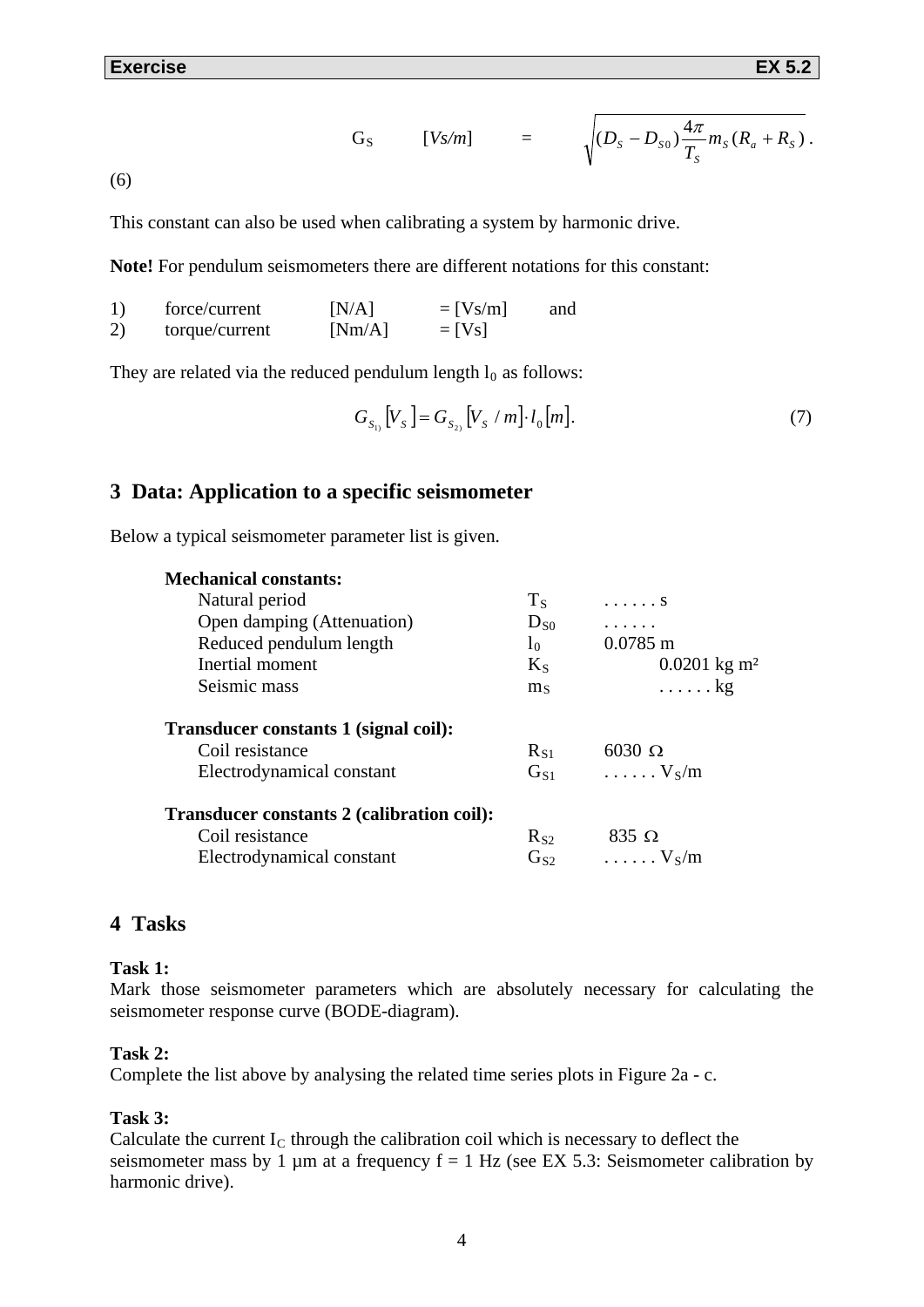

**Figure 2a** Seismometer step response: open circuit.

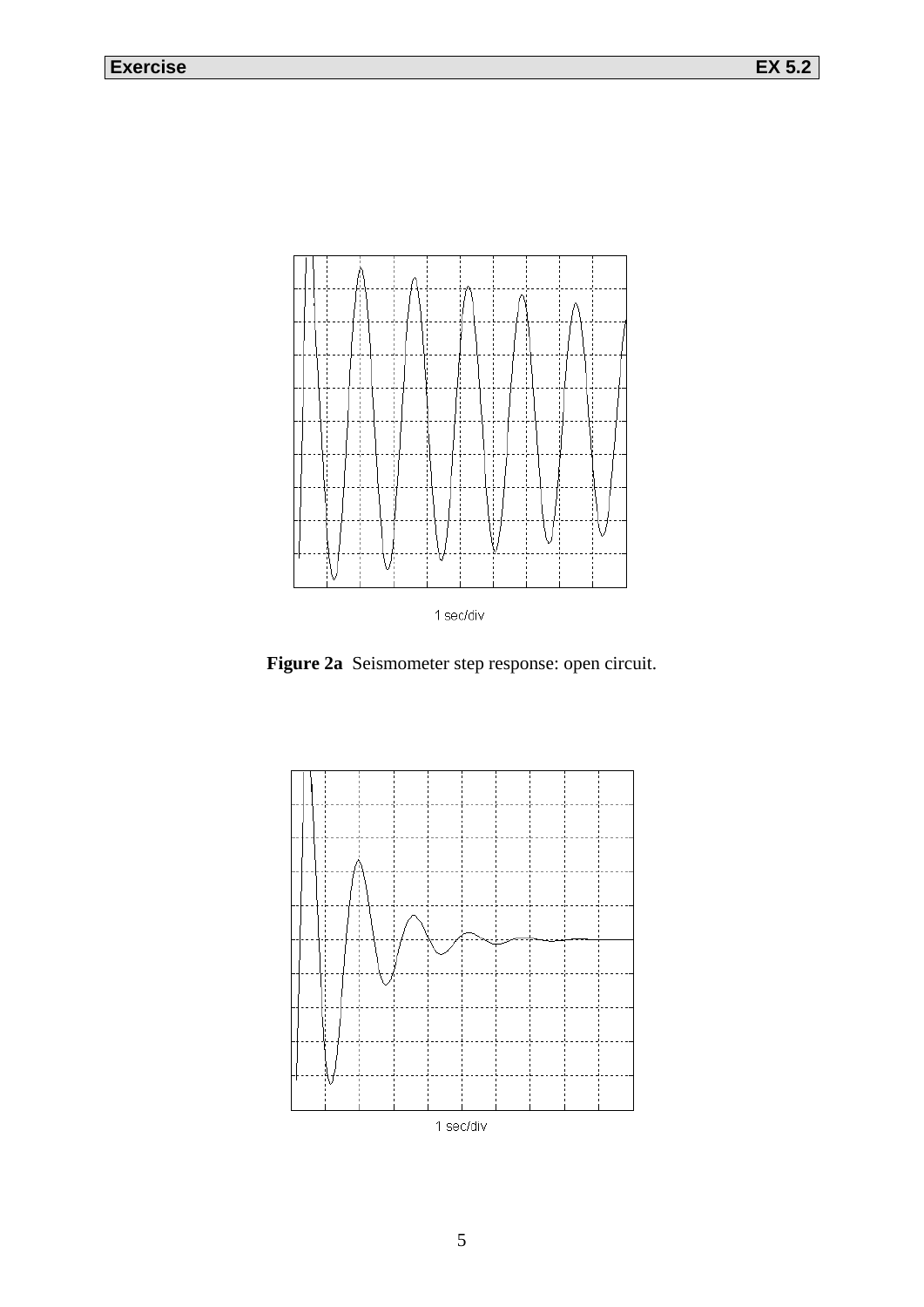**Figure 2b** Seismometer step response: signal coil with external resistor  $R_a = 67$  kOhm.



**Figure 2c** Seismometer step response: calibration coil with external resistor  $R_a = 1$  kOhm.

## **5 Solutions**

#### **Task 1:**

Seismometer parameters absolutely necessary for calculating the seismometer response curve are marked by an asterisk (\*) in the listing below (see Task 2). Additionally required are the *seismometer damping*, consisting of the *open damping* plus the *external* (here: *electrodynamical) damping.*

### **Task 2:**

Completed list of seismometer parameter:

| <b>Mechanical constant:</b>                       |                            |          |                                 |
|---------------------------------------------------|----------------------------|----------|---------------------------------|
| Natural Period                                    | $T_{S0}$                   | $\equiv$ | $1.617 \text{ s}$<br>$(*)$      |
| Open damping (attenuation)                        | $D_{S0}$                   | $=$      | 0.0102                          |
| Reduced Pendulum Length                           | l <sub>0</sub>             | $=$      | $0.0785$ m                      |
| Inertial Moment                                   | $K_{S}$                    | $=$      | $0.0201 \text{ kg} \text{ m}^2$ |
| Seismic Mass                                      | $\rm m_{S}$                | $\equiv$ | $3.262$ kg                      |
| Transducer constants 1 (signal coil):             |                            |          |                                 |
| Coil Resistance                                   | $R_{S1}$                   | $\equiv$ | $6030 \Omega$                   |
| <b>Electrodynamical Constant</b>                  | $\mathrm{G}_{\mathrm{S1}}$ | $=$      | 571.1 Vs/m<br>$(*)$             |
| <b>Transducer constants 2 (calibration coil):</b> |                            |          |                                 |
| Coil Resistance                                   | $R_{S2}$                   | $\equiv$ | $835 \Omega$                    |
|                                                   |                            |          |                                 |

| ïЯ<br>. .<br>π<br>n |
|---------------------|
|---------------------|